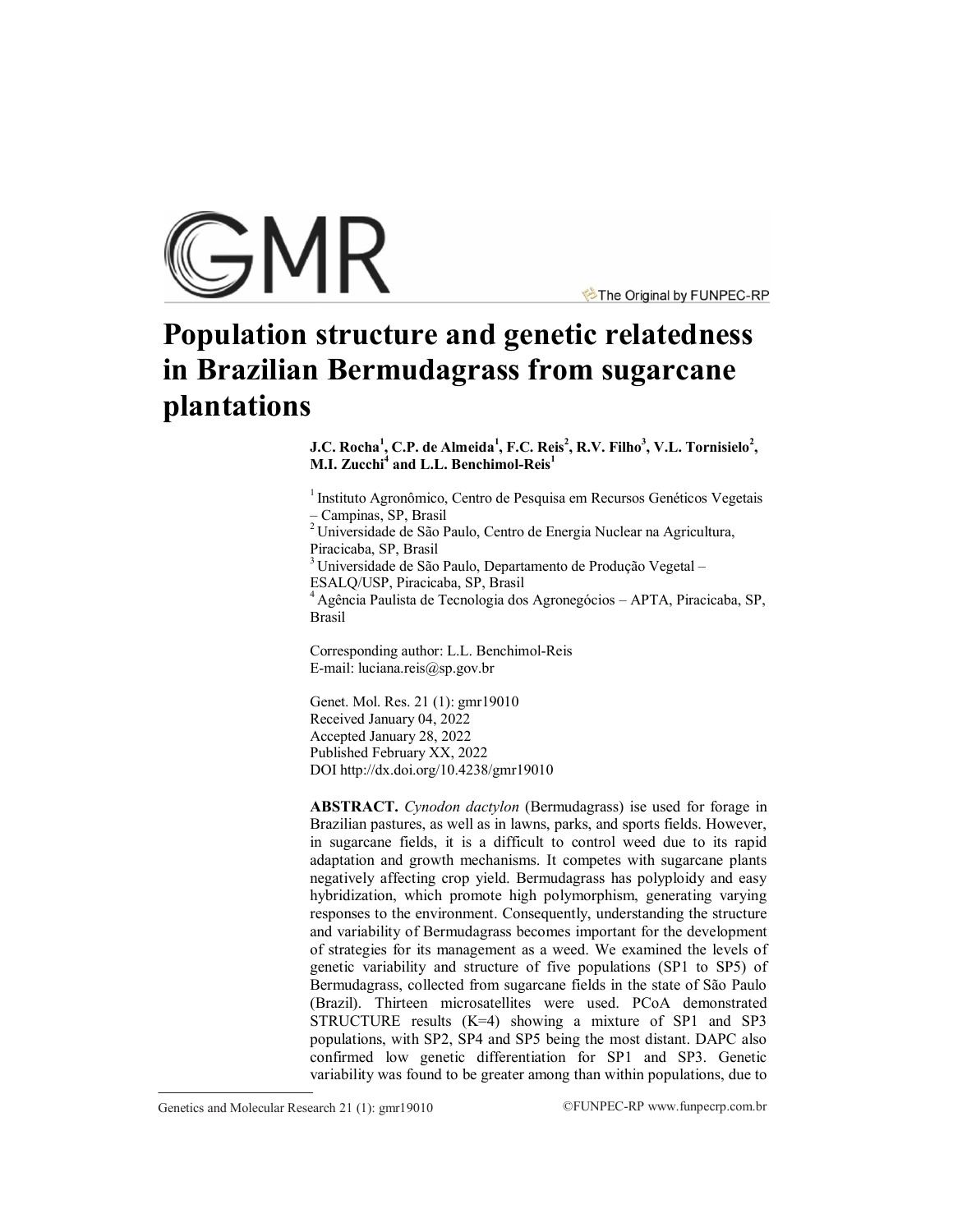the predominance of vegetative growth of the species, which promotes low diversity, and due to geographic distances, which reduce gene flow or even make it unfeasible. The SSRs showed high resolution in characterizing the genetic diversity and structure of the five populations of Bermudagrass. The findings of this study may help to establish biological control methods against Bermudagrass in sugarcane fields.

**Key words:** *Cynodon dactylon*; Polymorphism; Genetic structuring; Population analysis

## **INTRODUCTION**

*Cynodon dactylon*, popularly known as Bermudagrass, Bahamagrass, fine hierba, and silkgrass, among other names (FAO, 2020), is a C4 perennial grass from the [Poaceae](https://www.invasive.org/browse/tax.cfm?fam=395) family found throughout nearly all parts of the world, from tropical to subtropical and temperate coastal areas (Taliaferro, 1995). Currently, 13 species are described and accepted within the *Cynodon* genus (The Plant List, 2013).

Southeast Africa is most likely the center of origin of the species. However, its current geographic distribution ranges from  $45^{\circ}$  N to  $45^{\circ}$  S, extending to about  $53^{\circ}$  N in Europe (Wu et al., 2004). The high colonizing capacity of the species, mainly due to the mechanisms of vegetative propagation through rhizomes and stolons, has led to its distribution throughout Brazil. In addition, the species is highly adaptable to new environments and to a wide variety of soils, from sandy to highly clayey, preferentially with good moisture and good drainage (Faria Júnior, 2012). The natural hardiness of the species, promoted by its underground rhizome, is another factor that ensures tolerance to pH variation, drought, and burning (Athayde et al., 2005). It can be propagated by seed, but due to short seed viability, vegetative propagation is much more common (Kissmann, 1997).

As natural and artificial hybridization easily occurs (Costa et al., 2013), the species has different levels of ploidy, and populations with  $2n = 18, 27, 30, 40$  are observed (Chaves et al., 2018). Variation in the ploidy level is one of the main sources of genetic and morphological polymorphisms for the species (Kissmann, 1997; Wang et al., 2020). According to Dors (2010), the effect of polyploidy and the genetic variability among individuals of the species lead to different responses to external factors of control and care of the plant compared to diploid species, due to genetic redundancy and genome heterozygosity.

Due to the high phenotypic plasticity and rapid ground covering ability of the species, several cultivars were developed for pasture and landscaping (Horowitz, 1996). However, Bermudagrass, despite also being used as forage, is an important and worrying weed in several cultures, especially in sugarcane. The perennial nature of sugarcane and slow early season growth, combined with wide row spacing, provide a favorable environment for Bermudagrass growth (Holm et al., 1977). In Brazil, the control of Bermudagrass during sugarcane cultivation is usually carried out before planting with the application of herbicides, which can occur after mechanical control, preferably in the dry season. It is important that the pre-planting weed control be effective, as the plant quickly spreads through stolons on the soil surface with scaly and branched rhizomes below the surface (Horowitz, 1996), competing with the crop until the cane field is renewed, which occurs about five years after planting.

Genetics and Molecular Research 21 (1):  $gmr19010$  ©FUNPEC-RP www.funpecrp.com.br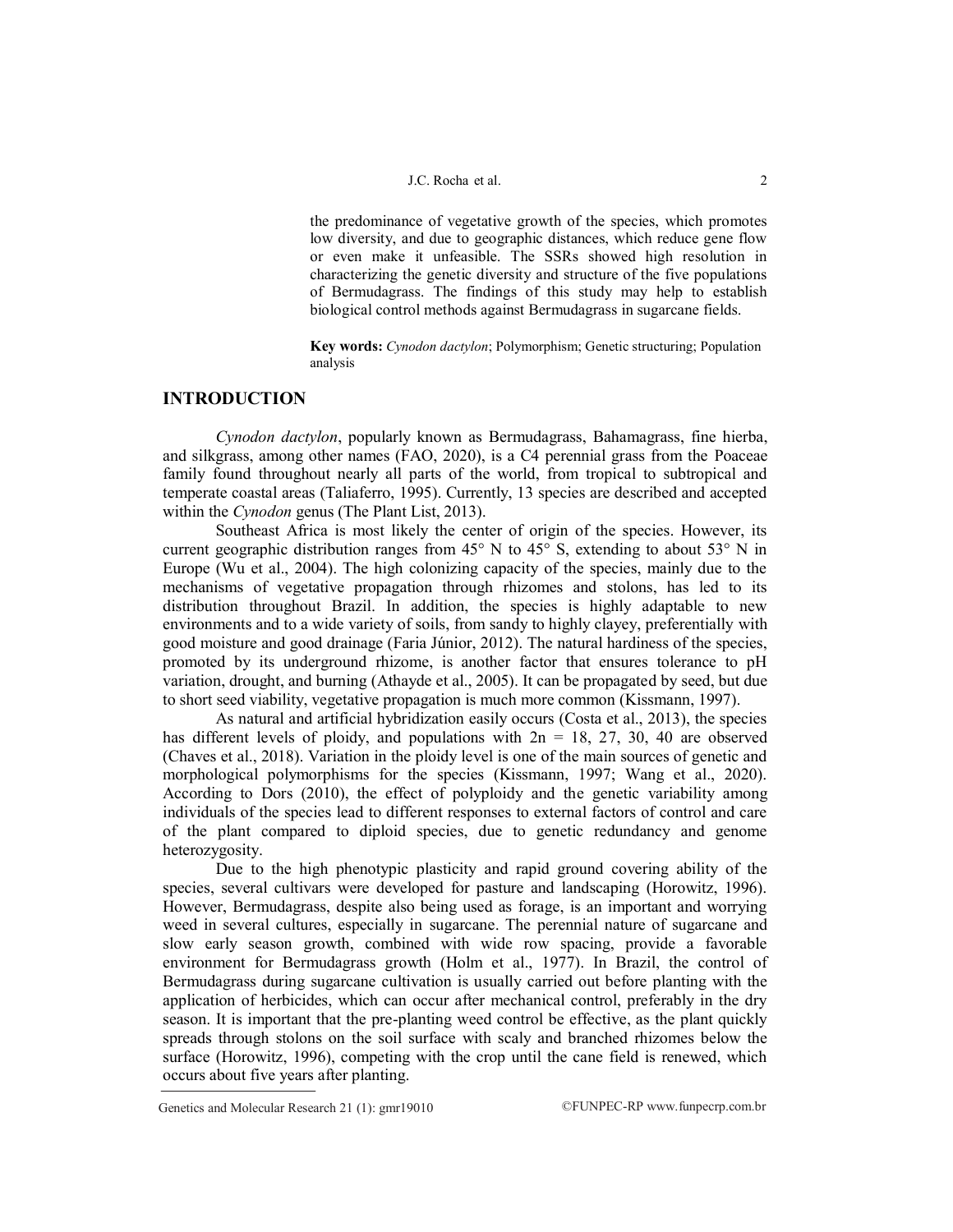The state of São Paulo is the largest producer of sugarcane in Brazil, accounting for about 50% of the national production (CONAB, 2021). There are several factors that can influence the productivity of this crop, and competition with weeds for light, water and nutrients are the most important. Bermudagrass may also harbor organisms harmful to plant health such disease-causing viruses, bacteria, fungi, and nematodes (Kissmann, 1997).

Molecular markers have been a useful tool for understanding the genetic diversity of Bermudagrass. The various molecular markers include microsatellites (Simple Sequence Repeats – SSRs), which are combinations of 1 to 6 bases repeated in tandem (Zhiyong et al., 2013). Tan et al. (2012) demonstrated that EST sequences and sorghum SSR primers were useful sources for the development of Bermudagrass SSRs. There was higher transferability from sorghum genomic SSR primers to *C. transvaalensis*, indicating that this species may share more conserved sequences with sorghum compared to *C. dactylon*. Another study using heterologous EST-SSRs (Khanal et al., 2017) showed that sugarcane EST-SSRs could be used for identifying polymorphism (transferability) among *Cynodon* species (*C. dactylon* and *C. transvaalensis*) and hybrids. A small set of informative SSRs differentiated the cultivar groups and identified potentially mischaracterized cultivars.

Guo et al. (2017) developed more than 1000 SSRs and found the dinucleotide motif (AT/TA) to be the most common. Zhang et al. (2019) estimated genetic diversity across 153 EST-SSR *loci* from *C. dactylon* populations collected in a latitudinal gradient across China and genetic diversity between different ploidy levels. The authors reported the remarkable mixing structure existing between populations across latitudes and the increase in genetic diversity with the level of ploidy. They also reported that environments with higher temperatures and high precipitation rates could favor higher rates of variability within populations; but if there is a low gene flow rate, this variability could be exhausted over time. Zhang et al. (2021), using 105 EST-SSRs, reported low gene flow, with rich genetic differentiation, among populations of *C. dactylon* along longitude gradients. The authors stated there was no clear linear trend of intra-population genetic diversity along longitude, and the intra-population genetic diversity was not related to climate.

Currently, there are not any studies accessing the genetic diversity through microsatellites of Brazilian Bermudagrass weeds growing in sugarcane plantations at the state of São Paulo. Thus, it is important to understand the genetic variability present in the species and the genetic structuring of natural populations found to be able to develop management strategies. The goals of this study were to understand the levels of genetic variability among *C. dactylon* populations collected in different sugarcane fields in the state of São Paulo and to discover the population structure of each population through microsatellite markers.

# **MATERIAL AND METHODS**

#### **Plant material, DNA extraction, and genotyping**

Five sugarcane regions throughout the state of São Paulo with a high rate of infestation with *C. dactylon* were selected for collection of natural weed populations of the species (SP1 to SP5). Population is defined as individuals of the same species that occupy the same space during a particular time interval. Therefore, the samples collected in the same city and in the same sugarcane field were representative of the same population. The highest sugarcane production

Genetics and Molecular Research 21 (1):  $gmr19010$  ©FUNPEC-RP www.funpecrp.com.br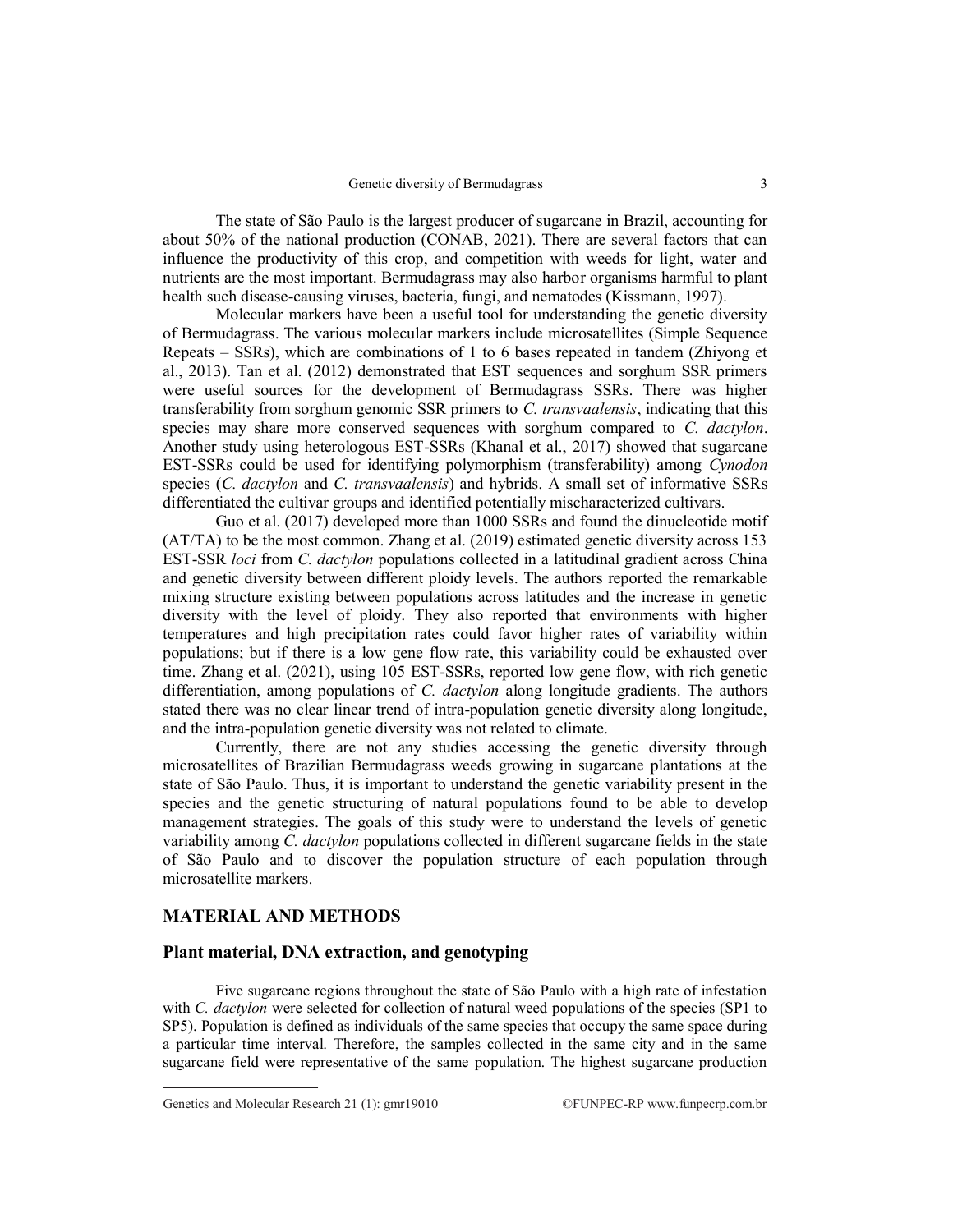areas with high weed infestation within the state were chosen. To represent the different populations, seven random samples were collected in each location, for a total of thirty-five plant samples (Table 1). The selected samples were grown in a greenhouse at the Agronomic Institute (Campinas, SP, Brazil) in 3-liter pots filled with a 1:1 mixture of clay and plant substrate.

**Table 1.** List of characteristics of the regions where the 35 samples of Bermudagrass (*Cynodon dactylon*) from the state of São Paulo were collected. M. Tp. - mean temperature; M. R.- mean rainfall. The climate of the regions is according to the climatic classifications of Köppen and Thornthwaite: Cfa (humid subtropical climate, with hot summer); Cwb (subtropical highland climate, with dry winter and mild summer); Aw (tropical climate with dry winter).

| Sample                                                                  | Population<br>(City) | Date of collection | M Tp.            | <b>M.R.</b>     | Soil                  | <b>Climate</b> | Coordinates                  |
|-------------------------------------------------------------------------|----------------------|--------------------|------------------|-----------------|-----------------------|----------------|------------------------------|
| Sp1Pl1<br>Sp1Pl2<br>Sp1Pl7<br>Sp1Pl10<br>Sp1Pl11<br>Sp1Pl14<br>Sp1P15   | Boituva              | 05 Aug 2017        | $18.4$ °C        | 26 mm           | Argisoil-<br>Nitosoil | Cfa            | 23°16'28.8"S<br>47°37'26.6"W |
| Sp2P11<br>Sp2Pl3<br>Sp2Pl5<br>Sp2Pl9<br>Sp2Pl11<br>Sp2Pl17<br>Sp2P118   | Ribeirão Preto       | 30 Aug 2017        | 19.5 °C          | $18 \text{ mm}$ | Oxisol                | Cwb            | 20°45'21.1"S<br>47°36'44.0"W |
| Sp3P12<br>Sp3Pl3<br>Sp3Pl7<br>Sp3Pl12<br>Sp3Pl15<br>Sp3Pl16<br>Sp3Pl18  | Piracicaba           | 02 Sep 2017        | $19.8$ °C        | 55mm            | Argisoil-<br>Nitosoil | Cfa            | 22°35'37.5"S<br>47°40'44.5"W |
| Sp4Pl2<br>Sp4Pl8<br>Sp4Pl11<br>Sp4Pl12<br>Sp4Pl13<br>Sp4Pl15<br>Sp4Pl18 | Lençóis Paulista     | 22 Sep 2017        | $19.7$ °C        | 62mm            | Oxisol                | Cfa            | 22°36'24.6"S<br>48°44'39.8"W |
| Sp5Pl1<br>Sp5Pl2<br>Sp5Pl4<br>Sp5Pl8<br>Sp5Pl11<br>Sp5Pl12<br>Sp5Pl18   | Araçatuba            | 04 Out 2017        | $23.1^{\circ}$ C | 118mm           | Oxisol                | Aw             | 21°24'22.7"S<br>50°55'44.0"W |

For genomic DNA extraction, new leaves from the apical region of the stolons of each sample were collected and identified, followed by maceration in liquid nitrogen. Due to the great difficulty encountered in obtaining high quality genomic DNA, various protocols were tested: PT1, Doyle and Doyle (1987); PT2, Dellaporta et al. (1983); and PT3, Doyle and Doyle (1987) with modifications. For PT3, the final NaCl concentration was reduced to 1.25 M and 2-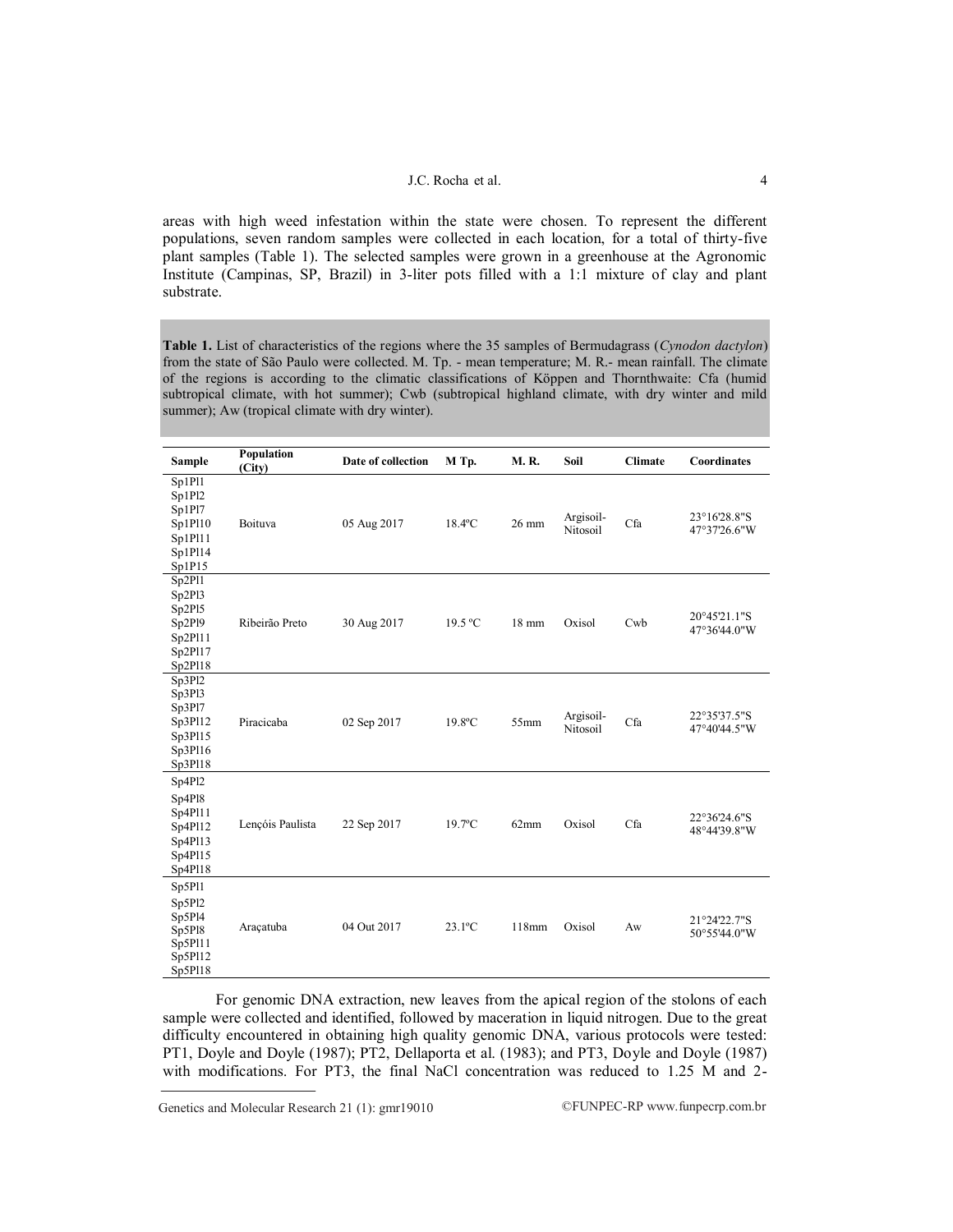#### Genetic diversity of Bermudagrass 5

mercaptoethanol was excluded. The concentration of PVP40 (Polyvinylpyrrolidone) was doubled to allow that even without 2-mercaptoethanol there was no oxidation of the samples. The genomic DNA of the 35 samples was extracted using the PT3 protocol and diluted to 10 ng / µl.

A total of 13 SSR markers (Guo et al., 2017) were used for genotyping populations (Table 2). The amplifications (PCR) were performed in a BioRad thermocycler (MyCycler™) with Mix 5x Firepol® Master Mix 12.5 mM in a final volume of 15 µL. The amplification conditions were carried out as described by Wang et al. (2013).

The quality of the amplifications was verified by electrophoresis on a 2.5% agarose gel stained with GelRed™. The amplification products were separated using high-precision capillary electrophoresis by an automated 96-capillary Fragment Analyzer™ system (Advanced Analytical Technologies, Ames, IA, USA) using the DNF-905 Kit with a degree of separation from 1 to 500 bp.

**Table 2.** Microsatellite molecular markers (SSRs) used for genotyping the 35 Bermudagrass (*Cynodon dactylon*) samples collected from five sugarcane growing regions of the state of São Paulo.

| No.                     | <b>PRIMER</b>   | <b>FORWARD</b>               | <b>REVERSE</b>              | <b>SIZE</b><br>(bp) | REF.                  |
|-------------------------|-----------------|------------------------------|-----------------------------|---------------------|-----------------------|
| 1                       | A <sub>4</sub>  | CTGTATCTTATGCTGGTTTG         | <b>CGTGCTCTGCCTCTGCTA</b>   | 185-202             | Wang et al.<br>(2013) |
| $\mathbf{2}$            | CDCA5 467/468   | GCAATACTAGGGGCCAAGAG         | CGGCAGTCAAGTTCAGTAGC        | 150                 | Guo et al<br>(2017)   |
| 3                       | CDGA8 1783/1784 | <b>CCTCCTCCCAACATCTTCTG</b>  | <b>GAAATGCATGTTCCTTGCAC</b> | 204                 | Guo et al.<br>(2017)  |
| $\overline{\mathbf{4}}$ | CDGA1 807/808   | CAGGAAAACGAGACGAGAGA         | <b>CCGGGACGTCAGATATTTTT</b> | 326                 | Guo et al.<br>(2017)  |
| 5                       | CDGA5 1459/1460 | <b>TTCTGGCATCACTCTCAACG</b>  | TGCCTACTCTGTTGAGGACG        | 165                 | Guo et al<br>(2017)   |
| 6                       | CDGA8 1807/1808 | <b>CCTCAACTCCAGTGCTGAAA</b>  | TGTTAACCGGGGTTCAGATT        | 207                 | Guo et al.<br>(2017)  |
| $\overline{7}$          | CDCA5 469/470   | <b>CGAACATGAACCTCAGGCTA</b>  | AAAATACACATGCTGCTGGGG       | 245                 | Guo et al.<br>(2017)  |
| 8                       | CDGA4 1301/1302 | <b>TGACACAACAGCCACCTTCT</b>  | <b>TGCTTTACAAAGGTCAGCCA</b> | 145                 | Guo et al.<br>(2017)  |
| 9                       | CDCA7 641/642   | GGATATAAAGGCAGTCGGCA         | <b>TTCACAATGTGGCACACAAC</b> | 321                 | Guo et al.<br>(2017)  |
| 10                      | CDCA8 749/750   | CCAGCAAGAGGGAAGAAAAG         | <b>CTTCCGTGGTTTGGAAAGTT</b> | 204                 | Guo et al.<br>(2017)  |
| 11                      | CDGA1 841/842   | ATGCGTATGGAGTTGCATGT         | AAGATCTCCATTCTCCACCG        | 287                 | Guo et al.<br>(2017)  |
| 12                      | CDGA1 927/928   | AAAACACTGATGTTCGCAGC         | CGGCCTATACCTCATTCAGT        | 330                 | Guo et al.<br>(2017)  |
| 13                      | CDGA2 985/986   | <b>CTTTCAAGTTTCAGGCAGACC</b> | GTTGGTTTCAATGCTGGTTG        | 348                 | Guo et al.<br>(2017)  |

## **Analysis of genetic diversity**

Genotyping was performed using the PROSize™ 2.0 program, treating the *loci* as dominant to avoid problems regarding the variable polyploidy observed in the species. Number of effective alleles (Ne), expected heterozygosity (He), unbiased expected heterozygosity (uHe), Shannon's Information Index (I), and percentage of polymorphic *loci* (%P) were estimated using GenAlEx 6.5 (Peakall and Smouse, 2012). Genetic similarity was calculated for samples and populations using Jaccard´s similarity coefficient, and clustering was performed by Neighbor-

Genetics and Molecular Research 21 (1):  $gmr19010$  ©FUNPEC-RP www.funpecrp.com.br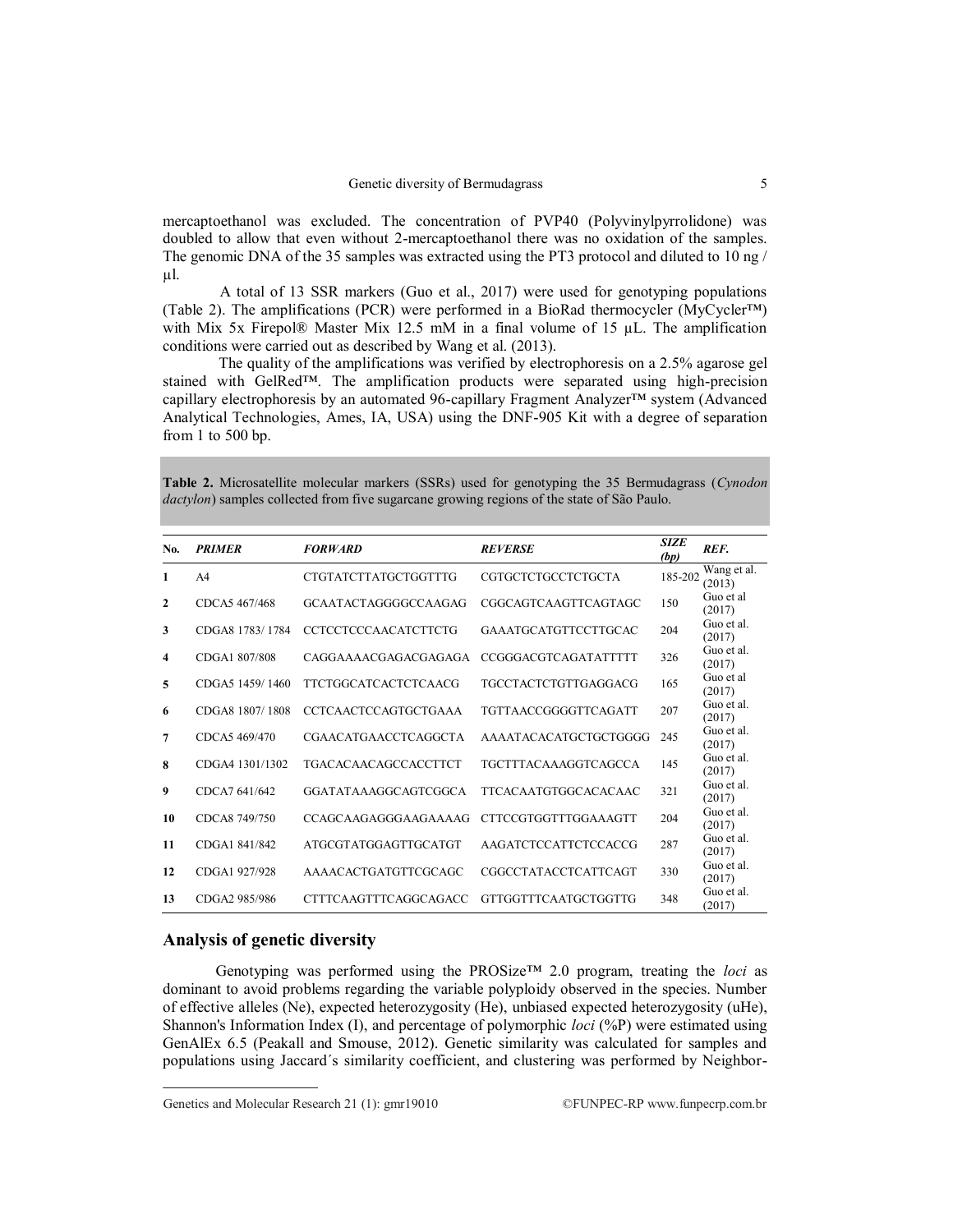Joining with the VEGAN package (Oksanen et al., 2019). From the genetic similarity matrix, Principal Coordinate Analysis (PCoA) was estimated using the ADE4 package (Dray et al., 2007).

Analysis of Molecular Variance (AMOVA), with significance tested by 9,999 random permutations, was used to assess differentiation at two levels of genetic partition: population (region) and samples. Furthermore, Discriminant Analysis of Principal Components (DAPC), proposed by Jombart et al. (2010) and implemented in the ADEGENET v2.1.1 package (Jombart and Ahmed 2011), was used to validate population differentiation, using population information as *a priori*.

Population structuring was assessed using the STRUCTURE v2.3.1 program (Pritchard et al., 2000). The admixture ancestry model was used considering the allelic frequency as uncorrelated, with 50,000 Markov chain Monte Carlo (MCMC) simulations and a burn-in of 25,000. K values ranging from 1 to 11 were tested in 10 independent runs. To determine the best number of clusters, the ΔK method proposed by Evanno et al. (2005) was used through the STRUCTURE HARVESTER program (Earl and vonHoldt, 2012). The coefficient of participation of each accession was given by the alignment of the 10 repetitions of the best K through the CLUMPP method (Jakobsson and Rosenberg, 2007) by the CLUMPAK program (Kopelman et al., 2015). The bar chart was generated by the POPHELPER package (Francis, 2016).

## **RESULTS**

## **SSR genotyping**

Comparing the extraction quality of the three protocols tested, PT3 was superior; it was the only protocol that enabled extraction with no DNA degradation in the three plant samples used, allowing the extraction of all other samples (Figure 1). Genotyping results from the Fragment analyzer equipment (Figure 2) were read considering each band as 1 or 0 (dominant marker), which resulted in the identification of a total of 109 *loci*. Among these, 77% were polymorphic for SP1, 48.62% for SP2, 73.39% for SP3, 57.80% for SP4, and 53.21% for SP5, demonstrating a high polymorphic pattern for the markers used (Figure 2). The genotyping analyses using the PROSize and GenAlEx programs showed a high degree of expected heterozygosity (He), as well as a high Shannon index, for the diversity of populations SP3 and SP1, followed by SP4, SP2, and SP5 (Table 3).



**Figure 1.** Electrophoretic profile of different DNA samples obtained through three different extraction protocols. On the left is the Dellaporta protocol, in the middle Doyle and Doyle with no modifications, and on the right Doyle and Doyle with modifications.

Genetics and Molecular Research 21 (1):  $gmr19010$  ©FUNPEC-RP www.funpecrp.com.br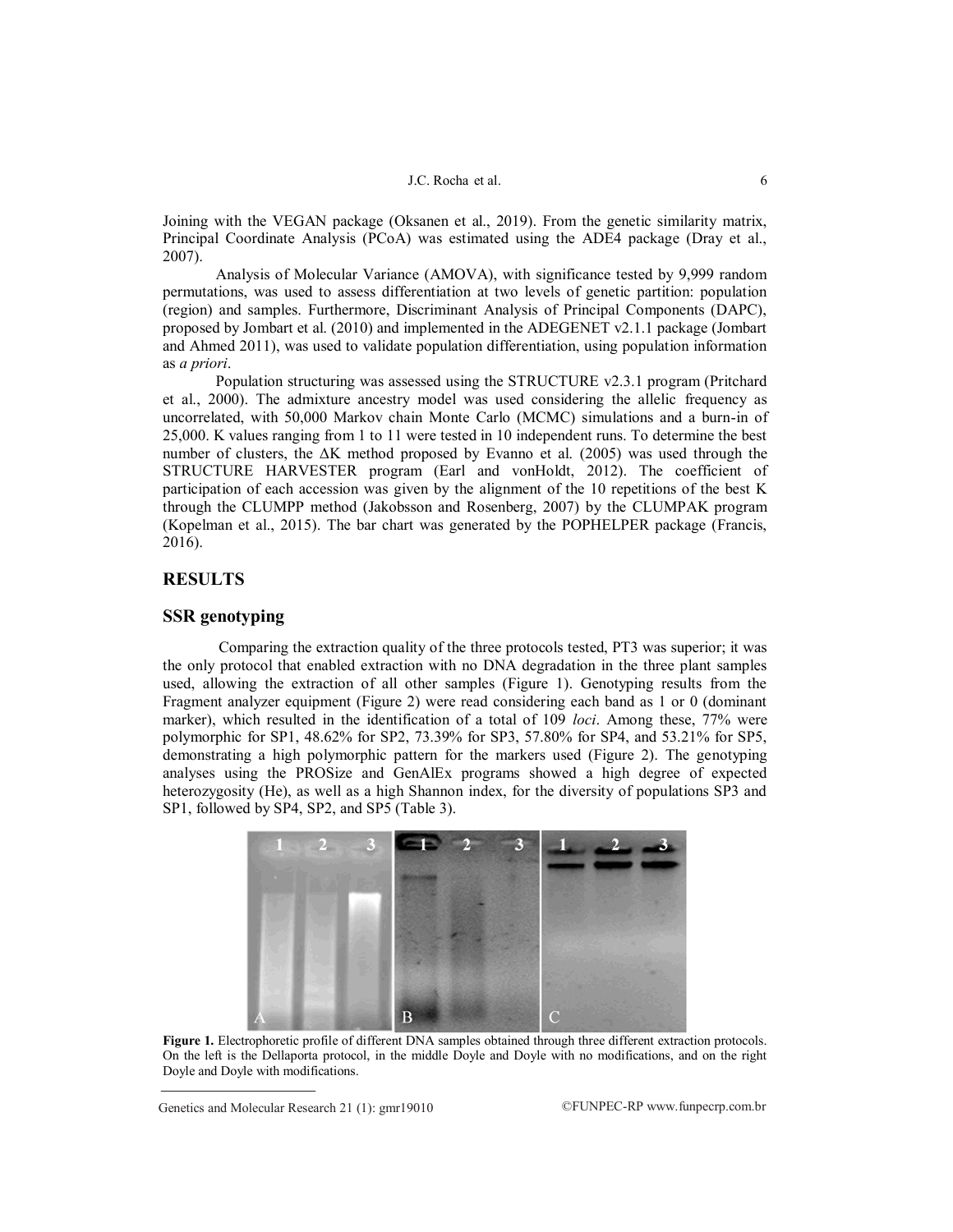

**Figure 2.** Electrophoretic profile for the amplification of the SSR CDGA5-1459/1450 with 35 samples of *Cynodon dactylon* and 100 bp Ladder, performed by the Fragment Analyzer equipment.

**Table 3.** Genetic diversity estimated for 35 Bermudagrass (*Cynodon dactylon*) samples with 13 microsatellites. Number of Individuals (No), No. of Effective Alleles (Ne), Shannon's Information Index (I), Expected Heterozygosity (HE), Unbiased Expected Heterozygosity (uHe), and Percentage of Polymorphic *Loci* (%P).

| <b>Populations</b> | No | Ne    |       | $\mathbf{H}_{\mathbf{E}}$ | uHe   | $\%P$  |
|--------------------|----|-------|-------|---------------------------|-------|--------|
| Boituva            |    | 1.230 | 0.231 | 0.147                     | 0.158 | 51.82% |
| Ribeirão Preto     |    | .092  | 0.072 | 0.050                     | 0.054 | 12.73% |
| Piracicaba         |    | 1.302 | 0.280 | 0.183                     | 0.197 | 57.27% |
| Lençóis Paulista   |    | 1.150 | 0.135 | 0.089                     | 0.096 | 26.36% |
| Aracatuba          |    | .049  | 0.040 | 0.027                     | 0.030 | 7.27%  |
| Mean               |    | .165  | 0.152 | 0.099                     | 0.107 | 31.09% |

For STRUCTURE, the data were analyzed for  $K = 2$  (best K according to Evanno et al., 2005, Figure 3a). It was possible to separate the SP5 population from the others, due to the well-defined structure within the set (orange cluster, Figure 3b). However, considering  $K = 4$ , the SP4, SP2, and SP5 populations each formed a specific cluster. For  $K = 5$ , there was a mixture between the SP1 and SP3 clusters, indicating a high level of interaction between these two populations.

The data obtained by the PCoA analysis also showed results parallel to those of STRUCTURE clustering for the most distant populations (SP2, SP4, and SP5), and it showed a mixture within individuals from the SP1 and SP3 populations (Figure 3c and Figure 4c). For SP1 and SP3, three clusters were formed; one composed of individuals 16, 17, and 18, another of 1, 3, and 7, and one more of the rest of the individuals. The results obtained by the PCoA analysis sustained the  $K = 4$  configuration for STRUCTURE analysis (Figure 3b).

The DAPC, as well as the results presented in the PCoA, showed the low genetic differentiation for the SP1 and SP3 regions, through the overlap of the two populations (Figure 4d). However, the analysis showed strong differentiation for the other clusters, mainly for Lençois Paulista and Araçatuba.

Genetics and Molecular Research 21 (1):  $gmr19010$  ©FUNPEC-RP www.funpecrp.com.br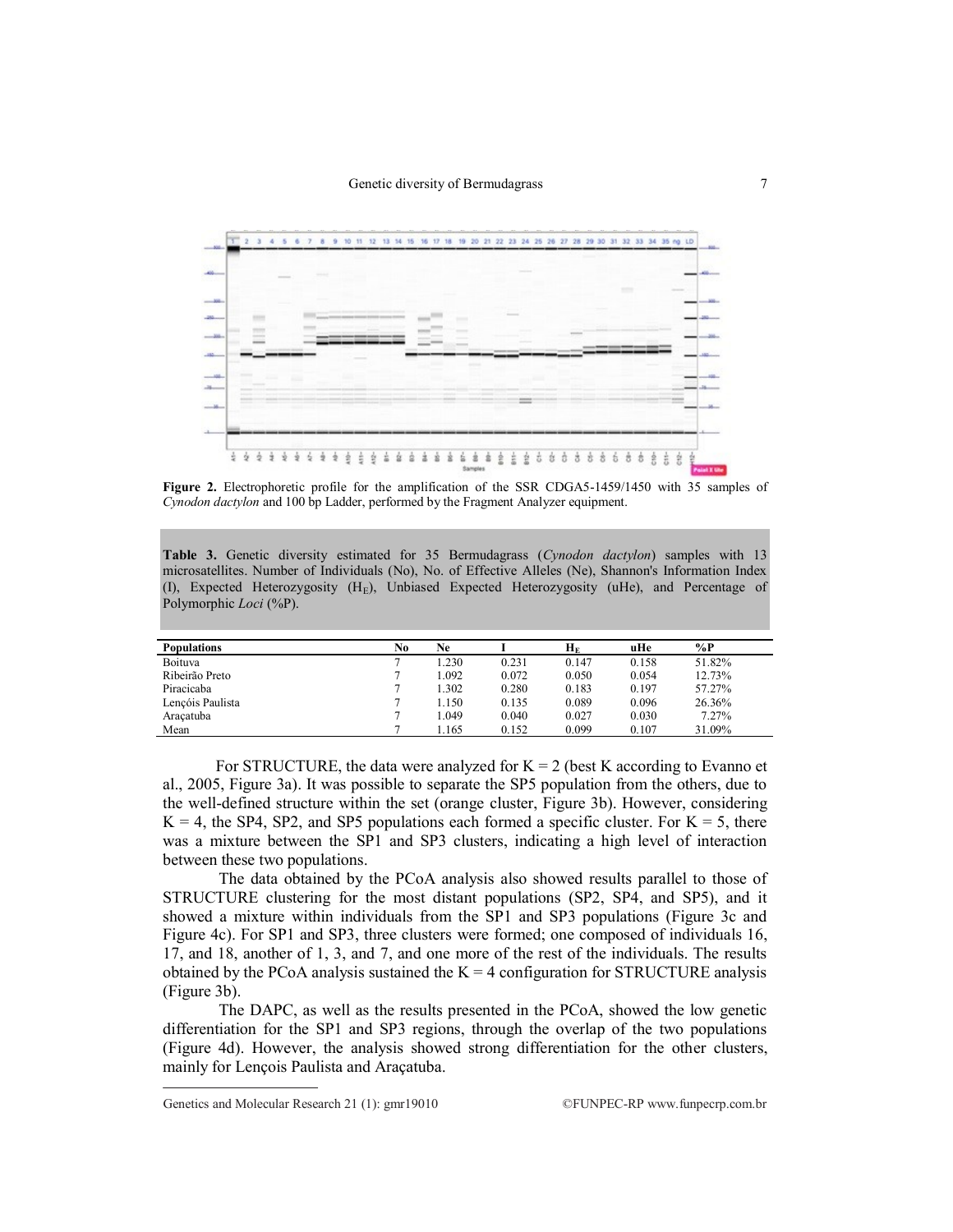

with 13 microsatellites amplified in 35 samples**. b)** Structure analysis for the genetic variability found for the *C. dactylon* collection regions in the state of São Paulo from  $K = 2$ ,  $K = 4$ , and  $K = 5$ . **c**) PCoA matrix for grouping the individuals of *C. dactylon* analyzed.



**Figure 4. a)** Analysis of the geographic distribution of *Cynodon dactylon* populations collected in the state of São Paulo, Brazil. **b)** Dendrogram formed with Jaccard coefficient and Neighbor-Joining cluster for the 5 populations of *C. dactylon* with 13 microsatellites (SSRs). **c)** Structuring of 35 samples of *C. dactylon* through PCoA (Principal Coordinate Analysis) within the studied populations. **d)** Analysis of the DAPC (discriminant analysis of principal components) structure for the 35 populations of *C. dactylon* analyzed with 13 SSRs.

## **Genetic relationships**

The data collected on the populations showed similarity of soil for the regions where the SP1 and SP3 populations were collected, which were characterized by Argisol-

Genetics and Molecular Research 21 (1):  $gmr19010$  ©FUNPEC-RP www.funpecrp.com.br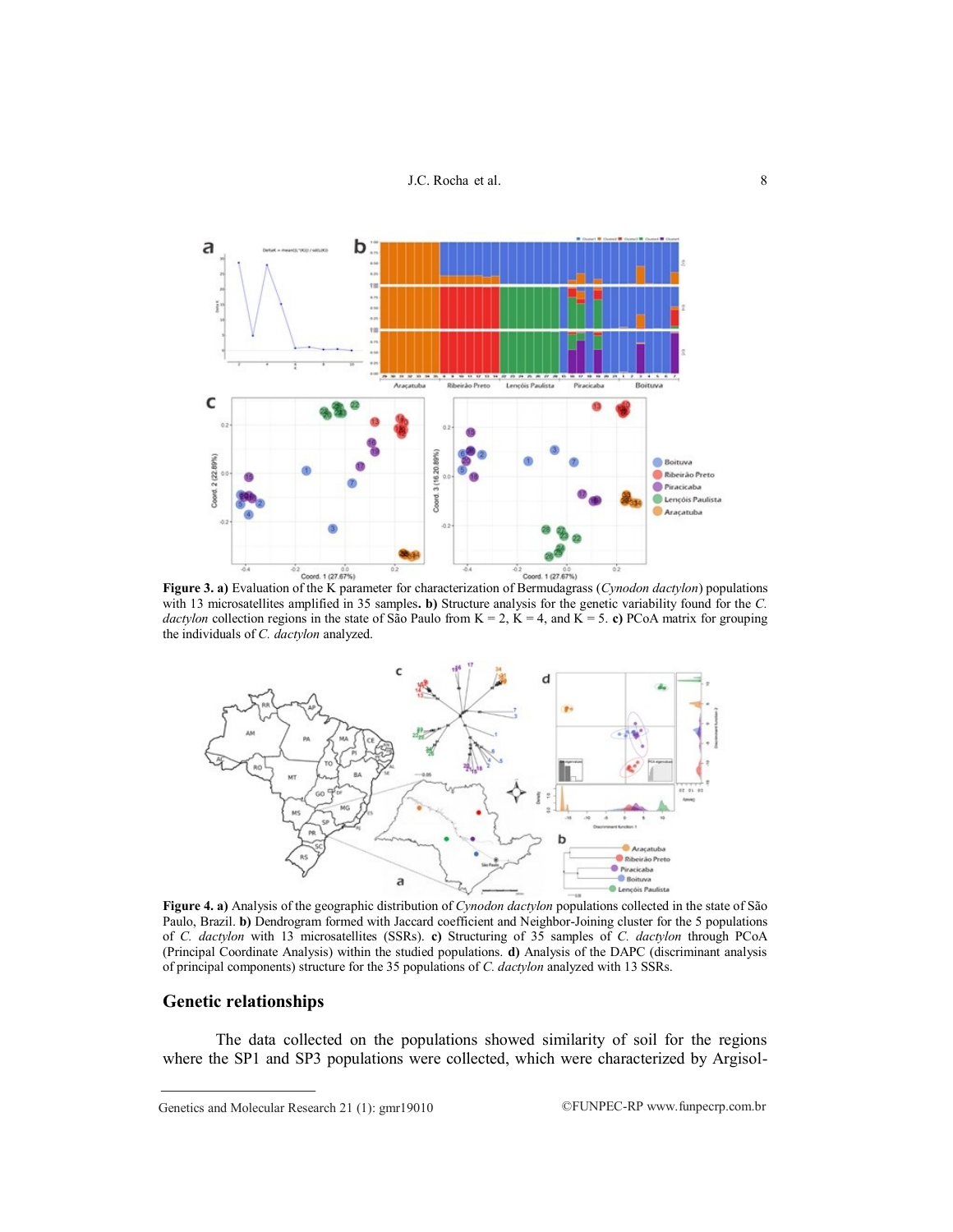Nitisol. As for the SP2, SP4, and SP5, the constituent soil was Oxisol. Microclimate data for each region indicated that in SP1, SP3, and SP4, the Cfa microclimate (humid subtropical climate; Thorthwaite, 1948) is predominant. The Cwb microclimate (subtropical highland climate with dry winter and mild summer; Thorthwaite, 1948) characterizes SP2 and SP5.

The dendrogram (Figure 4b) indicated a correlation between genetic and geographic distances, which was also observed by Wang at al. (2013). AMOVA results showed greater variance between populations (61%) than within them (39%) (Table 4).

**Table 4.** Analysis of molecular variance (AMOVA) for the 35 samples of Bermudagrass (*Cynodon dactylon*) from the state of São Paulo, Brazil.

| <b>Source of Variance</b>  | DF | SS    | <b>Variance Components</b> | <b>Variance %</b> |
|----------------------------|----|-------|----------------------------|-------------------|
| <b>Between Populations</b> |    | 369.1 | 12.098                     | 61%               |
| Within Population          | 30 | 228.0 | 7.601                      | 39%               |
| Total                      | 34 | 597   | 19.699                     | 100%              |

DF - degrees of freedom; SS – sum of squares

## **DISCUSSION**

Three DNA extraction protocols were tested, and PT3 was the one that resulted in the best DNA quality (Figure 1). This was due to a 22% decrease in NaCl concentration and the replacement of 2-mercaptoethanol by PVP40, which led to more integral DNA, allowing the inhibition of oxidants and the reduction of particulates that impair the purity of the extracted genetic material.

The polymorphism rates observed in the genotyping analyses proved to be effective in identifying a high polymorphic pattern for the populations studied, as it was also observed by Guo et al. (2017) and Khanal et al. (2017). The analyses showed that among the populations studied, SP1 and SP3 were more diverse than the others, with SP2 having the lowest polymorphic rates (Figure 3). This result was also observed in the DAPC analyses (Figure 4), which showed that SP2, despite being closer to SP1 than to SP4, does not maintain a minimum gene flow with these populations to enable higher rates of transferability of gametes and, consequently, to increase the polymorphism indices in the population.

The differentiation of the SP2 and SP5 populations possibly occurs due to the strong genetic structure of the two populations, their geographic isolation, and their ability to disperse by budding. Analyses carried out using the Weather Spark mapping system (2020) showed that the mean wind directions for the SP2 and SP5 regions may explain the genetic isolation of these populations from the others. Ling et al. (2012) reported that there was a strong correlation between the genetic relationships analyzed by SSRs of wild accessions of Bermudagrass collected from southwest China and growing locations meaning that accessions from the same collection sites tended to be clustered into the same group.

Studies carried out by Rai and Jain (1982) with *Avena barbata* showed that wind direction can modify the mean rates and distances of pollen and seed dispersion between plants and neighboring populations. For Boituva, the average normal wind direction is out of the east and south, enabling gene flow towards SP3 to the north and SP4 to the west.

Genetics and Molecular Research 21 (1):  $gmr19010$  ©FUNPEC-RP www.funpecrp.com.br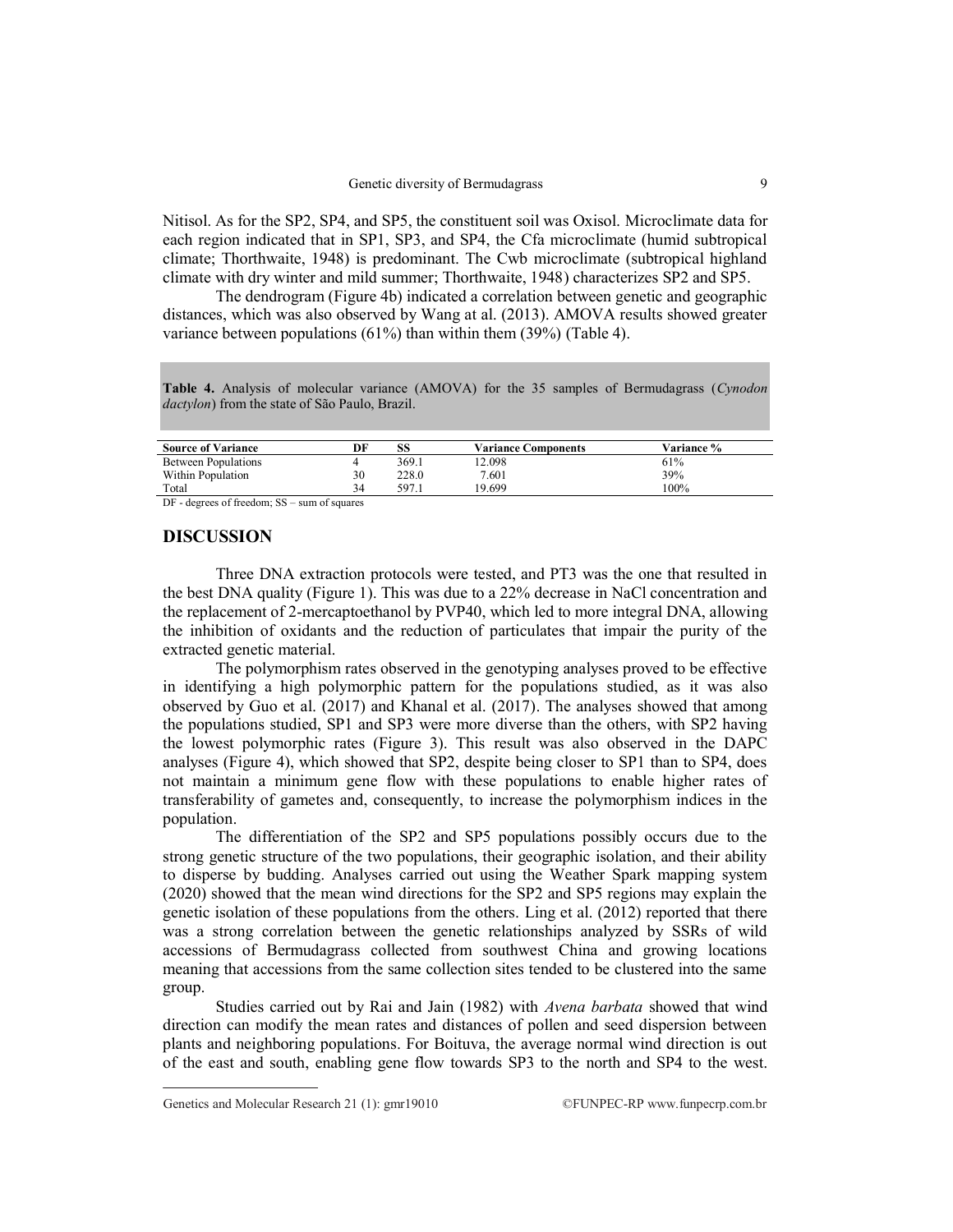However, in SP4, due to the distance between the two populations and the presence of mountainous regions close to Boituva, the winds might not be efficient enough to effectively carry out this flow. For Ribeirão Preto, the normal average wind direction during the year is very largely to the east, towards Araçatuba (which, due to the great distance, turns out to be unlikely, although gene flow is possible), and to the south, towards Piracicaba. However, this flow may also not be very efficient, due to geographic barriers between the populations. To confirm this hypothesis, the genetic transferability for *C. dactylon* populations between the regions under study should be analyzed to determine if there is a gradient of genetic material transfer. There were winds from Piracicaba towards Boituva, a factor that could explain the strong genetic relationship between these populations. For L. Paulista and Araçatuba, the main wind directions were out of the north and east; thus, pollen dispersion from SP4 and SP5 ends up not naturally reaching any of the other populations studied here, and the transferability index of these locations to the others is low.

Similar results were observed in the diversity analyses. The He and I indices showed that there is a high degree of polymorphism for the SP1 and SP3 populations, followed by SP4, SP2, and SP5, consecutively (Table 3). Comparison of the SP1 and SP5 populations shows that the degree of diversity of SP1 is 5.72 times greater; thus, even if SP5 has the most defined population structure, the diversity is low, indicating limited gene flow.

The high level of polymorphism in SP1 and SP3 compared to the other locations can be explained by the high gene flow between individuals and neighboring populations. Cross-pollination, resulting in gene flow among natural populations, may prevent formation of differentiated genetic groups. Likewise, the low polymorphic index of SP5 can be explained by the isolation of the population, about 290 Km to SP4 (the closest population) and 475 Km to SP1 (the farthest population). The degree of gene flow from one plant population to another directly affects their genetic diversity. Levin (1984) describes that in situations where there is migration of individuals to isolated areas, there is an increase in heterogeneity between the original population and the new one, but exchange of material between already established populations tends to increase the diversity within the population and decrease the heterogeneity when they are compared.

The great difference in the degree of diversity observed among populations may also be the result of greater selection pressure in some regions, mainly due to the biotic and abiotic constraints in each location. According to Cargnin (2006), polymorphism leads to higher levels of resistance to external factors. Therefore, populations with greater gene flow between individuals consequently have more accentuated polymorphism, favoring the plant's adaptability to environmental stresses.

Isolation of populations favors inbreeding between individuals, which leads to less diverse populations. STRUCTURE analyses were performed at three levels of K. For  $K = 2$ , the SP5 population was most distinct, possibly due to the geographic isolation of this population and its dispersal capacity by budding. As the species depends on pollen exchange for sexual reproduction, which is largely through anemophily, geographic barriers such as the Tietê River (which crosses the state of São Paulo), oscillations in altitude, and geographic distances ended up isolating the SP5 population from the others, reducing the occurrence of cross-fertilization and seed migration (Figure 4a). Martins (1987) contextualizes the gene flow between anemophilous plant populations with the population structure in each environment.

Genetics and Molecular Research 21 (1):  $gmr19010$  ©FUNPEC-RP www.funpecrp.com.br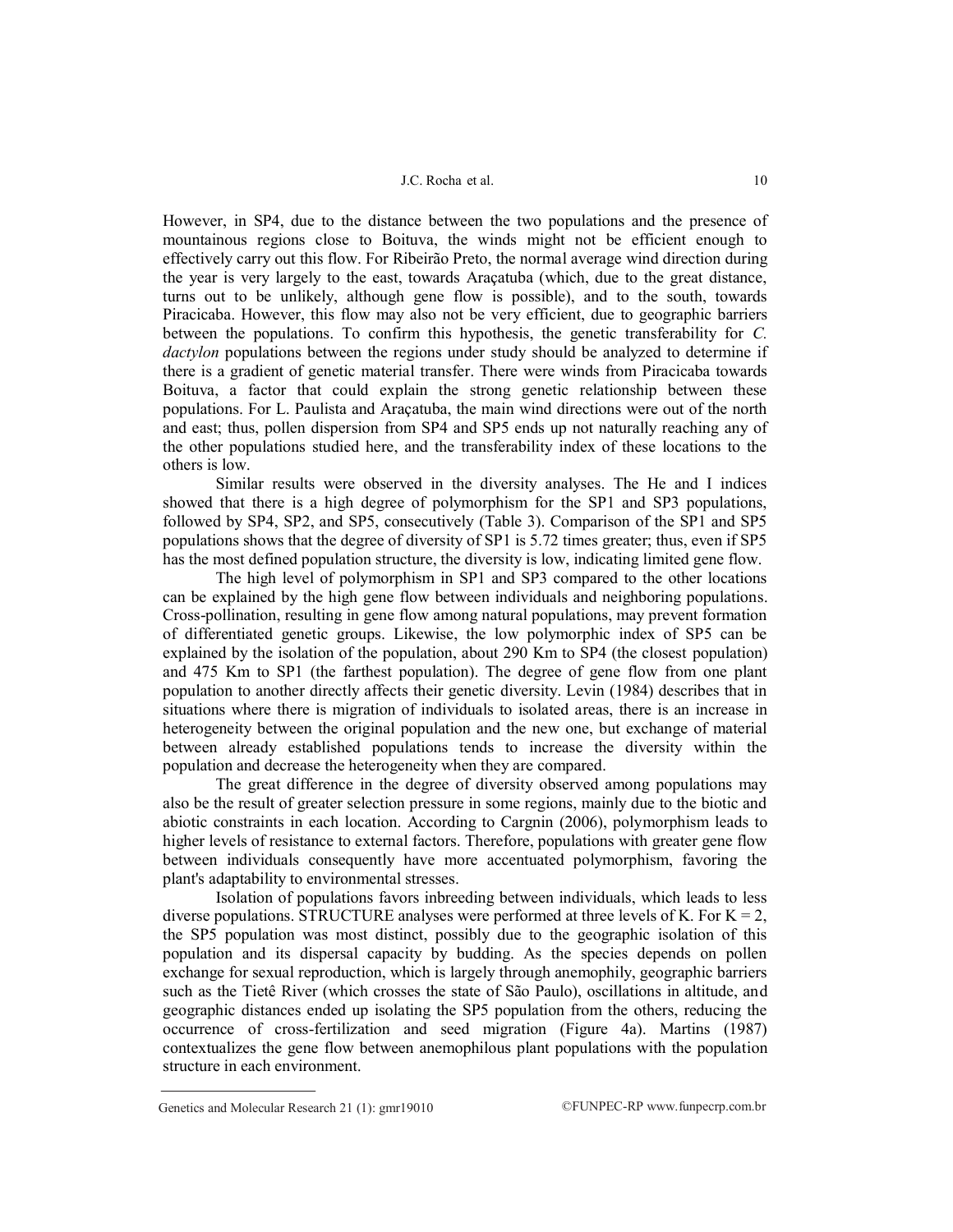A possible explanation for the population structure and differentiation between populations for  $K = 2$  and  $K = 4$  is the strong reproductive index of the species through rhizomes compared to seeds (Moreira, 1975). This leads to higher proportions of genetically identical individuals (possible clones) and low population differentiation between samples from the same natural population. In contrast, SP1 and SP3 were poorly structured, especially for  $K = 5$ , showing a strong relationship between regions favored by proximity and the possibility of gamete exchange. The dendrogram (Figure 4b) also indicated a correlation between genetic and geographic distances which was also observed by Wang et al. (2013) who reported that the most native accessions from similar or adjacent regions were clustered in the same group when using ISSR and SSR markers for accessing *C. dactylon* genetic diversity.

The interactions observed through the analyses were also shown by the dendrogram, where SP1 and SP3 were overlapping clusters and the other locations were distinct branches. Evidence of admixture indicates that some hybridization and introgression must have occurred in the past. As shown by the DAPC, SP2 was the population most distant from the others, probably due to the low genomic conservation within the SSR regions.

Differentiation through AMOVA (Table 4) showed greater variance between populations than within them, which can be understood by the different types of reproduction of this plant in its environment, as well as the possibility that gene flow is affected by geographic barriers between the areas. As noted by Nascimento Filho (2001), populations formed by vegetative growth of individuals have low genetic variance, due to the lack of gamete exchange. This factor may also have contributed to the population structure observed in this study.

The effectiveness of the DNA extraction protocol for obtaining high quality Bermudagrass DNA was an achievement of this study. Our study is the most comprehensive investigation of the genetic diversity and population structure of Bermudagrass as a weed in sugarcane fields at the state of São Paulo to date and provides useful information for improving management of this pest and biological weed control.

## **ACKNOWLEDGMENTS**

We are grateful to the Fundação de Amparo à Pesquisa do Estado de São Paulo (FAPESP) for funding this research project (FAPESP Number 2018/20725-3), which enabled this study to be carried out.

#### **CONFLICTS OF INTEREST**

The authors declare no conflict of interest.

## **REFERENCES**

Athayde AAR, Carvalho RCR, Medeiros LT, Valeriano AR, et al. (2005). Gramíneas do gênero *Cynodon* - cultivares recentes no Brasil. Editora UFLA, Boletim Técnico, 73: 1-14.

CONAB - COMPANHIA NACIONAL DE ABASTCIMENTO. (2021). Acompanhamento da safra brasileira de canade-açúcar, Brasília, DF, 8 (3).

Cargnin A, Souza MAD, Carneiro PCS and Sofiatti V (2006). Interação entre genótipos e ambientes e implicações em ganhos com seleção em trigo. *Pesqui. Agropecu. Bras.* 41: 987-993.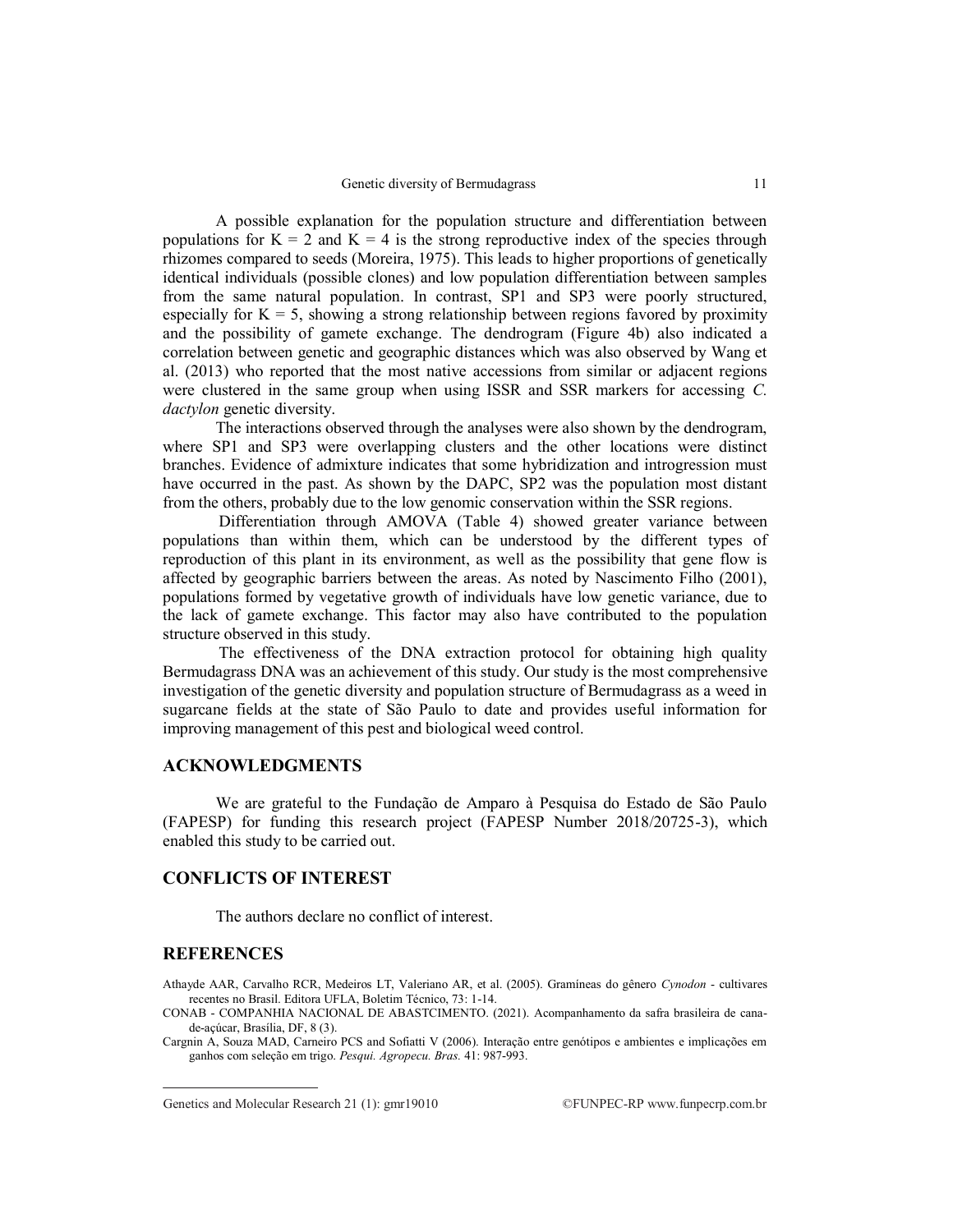Costa CAA, Andrade AC, Magalhães JA, Mehl HU, et al. (2013). Características agronômicas dos capins *Digitaria* sp. e *Cynodon dactylon* cv. Tifton-85 sob diferentes alturas de resíduo. *PubVet*. 7(5), Ed. 228, Art.1509.<br>FAO (2020). *CYNODON DACTYLON* L. Available at: http://www.fao.org/agricultur

Available at: http://www.fao.org/agriculture/crops/thematicsitemap/theme/biodiversity/weeds/listweeds/cyn-dac/en/. Accessed on: 02 Feb. 2022.

Dellaporta SL, Wood J and Hicks JB (1983). A plant DNA minipreparation: version II. *Plant Mol. Bio. Rep*. 1(4): 19-21.

- Dors C, Christoffoleti P, Sanchotene D, Dias A, et al. (2010). Susceptibility of *Lolium multiflorum* genotypes to glyphosate. *Planta Daninha*. 28(2): 401-10.
- Doyle JJ and Doyle JL (1987). A rapid DNA isolation procedure for small quantities of fresh leaf tissue. *Phytochemical Bulletin*. 19: 11-15.

Dray S, Dufour AB and Chessel D (2007). The ade4 package-II: Two-table and K-table methods. *R news*. 7(2): 47-52.

Earl DA and vonHoldt BM (2012). STRUCTURE HARVESTER: A website and program for visualizing STRUCTURE output and implementing the Evanno method. *Conserv. Genet. Resour.* 4: 359-361.

- Evanno G, Regnaut S and Goudet J (2005). Detecting the number of clusters of individuals using the software STRUCTURE: a simulation study. *Mol. Ecol.* 14(8): 2611-2620.
- Francis RM (2016). pophelper: an R package and web app to analyze and visualize population structure. *Mol. Ecol. Res*. 17(1): 27-32.
- Guo Y, Wu Y, Anderson JA, Moss JQ, et al. (2017). SSR Marker Development, Linkage Mapping, and QTL Analysis for Establishment Rate in Common Bermudagrass. *Plant Genome.* 10(1): 10.3835. doi: 10.3835/plantgenome2016.07.0074.
- Holm LG, Plucknett DL, Pancho JV and Herberger JP (1977). The world's worst weeds: Distribution and biology. East-West Center, University Press of Hawaii. 609 pp
- Horowitz M (1966). Bermudagrass (*Cynodon dactylon*): A History of the Weed and Its Control in Israel. *Phytoparasitica.* 24: 305-320.
- Jakobsson M and Rosenberg NA (2007). CLUMPP: a cluster matching and permutation program for dealing with label switching and multimodality in analysis of population structure. *Bioinformatics.* 23(14): 1801-1806.
- Jombart T and Ahmed I (2011). Adegenet 1.3-1: new tools for the analysis of genome-wide SNP data. *Bioinformatics.* 27(21): 3070-3071.
- Jombart T, Devillard S and Balloux F (2010). Discriminant analysis of principal components: a new method for the analysis of genetically structured populations. *BMC Genet*. 11: 94. doi:10.1186/1471-2156-11-94.

Khanal S, Schwartz BM, Kim C, et al. (2017). Cross-taxon application of sugarcane EST-SSR to genetic diversity analysis of bermudagrass (*Cynodon* spp.). *Genet Resour Crop Evol*. 64: 2059-2070.

Kissmann KG and Groth D (1997). Plantas infestantes e nocivas. São Paulo: Basf brasileira, 2ª Ed., 352p.

- Kopelman NM, Mayzel J, Jakobsson M, Rosenberg NA, et al. (2015). Clumpak: a program for identifying clustering modes and packaging population structure inferences across K. *Mol. Ecol. Resour*. 15 (5): 1179-1191.
- Levin DA (1984). Immigration in plants: an exercise in the subjunctive. In *Perspectives on plant population ecology*. ed. R Dirzo and J Sarukhan, pp. 242-60, Sunderland, MA: Sinauer.
- Ling Y, Zhang XQ, Ma X, Chen SY, et al. (2012). Analysis of genetic diversity among wild bermudagrass germplasm from southwest China using SSR markers. *Genet. Mol. Res*. 2012. 11(4): 4598-608.
- Martins PS (1987). Estrutura populacional, fluxo gênico e conservação *in situ*. *IPEF*, 35: 71-78.
- Moreira I (1975). Propagação por semente do *Cynodon dactylon* (L.) Pers. Available at: [http://hdl.handle.net/10400.5/17092.](http://hdl.handle.net/10400.5/17092) Accessed on: 02 Feb. 2022.
- Nascimento Filho FJ, Atroch AL, de Sousa NR, Garcia TB, et al. (2001). Divergência genética entre clones de guaranazeiro. *Pesqui. Agropecu. Bras.* 36(3): 501-506.

Nei M (1073). Analysis of gene diversity in subdivided populations. *Proc. Nat. Acad*. *Sci.* 70(12): 3321-3323.

- Oksanen J, Blanchet FG, Friendly M, Kindt R, et al. (2019). Vegan: Community Ecology Package. R package version 2.5-5
- Peakall R and Smouse PE (2012). GenAlEx 6.5: genetic analysis in Excel. Population genetic software for teaching and research--an update. *Bioinformatics.* 28(19): 2537-2539.
- Pritchard JK, Stephens M and Donnelly P (2000). Inference of population structure using multilocus genotype data. *Genetics.* 155(2): 945-959.

Rai KN and Jain SK (1982). Population biology of Avena. *Oecologia.* 53(3): 399-405.

Taliaferro CM (1995). Diversity and Vulnerability of Bermuda Turfgrass Species. *Crop Sci.* 35: 327-332.

- Tan C, Wu Y, Taliaferro CM, Anderson MP, Tauer CG, et al. (2010). Development of simple sequence repeat markers for bermudagrass from its expressed sequence tag sequences and preexisting sorghum SSR markers. *Mol. Breed*. 29: 23-30.
- The Plant List (2013) *CYNODON DACTYLON*. Available at: http://www.theplantlist.org/tpl1.1/search?q=cynodon+dactylon. Accessed on: 02 Fev. 2022.
- Thornthwaite CW (1948). An Approach toward a Rational Classification of Climate. *Geogr. Rev*. 38(1): 55-94. [https://doi.org/10.2307/210739.](https://doi.org/10.2307/210739)
- Wang ZY, Liao L, Yuan XJ, Guo HL, et al. (2013). Genetic diversity analysis of *Cynodon dactylon* (Bermudagrass) accessions and cultivars from different countries based on ISSR and SSR markers. *Biochem Syst Ecol*. 46: 108-115.

Genetics and Molecular Research 21 (1): gmr19010 ©FUNPEC-RP www.funpecrp.com.br